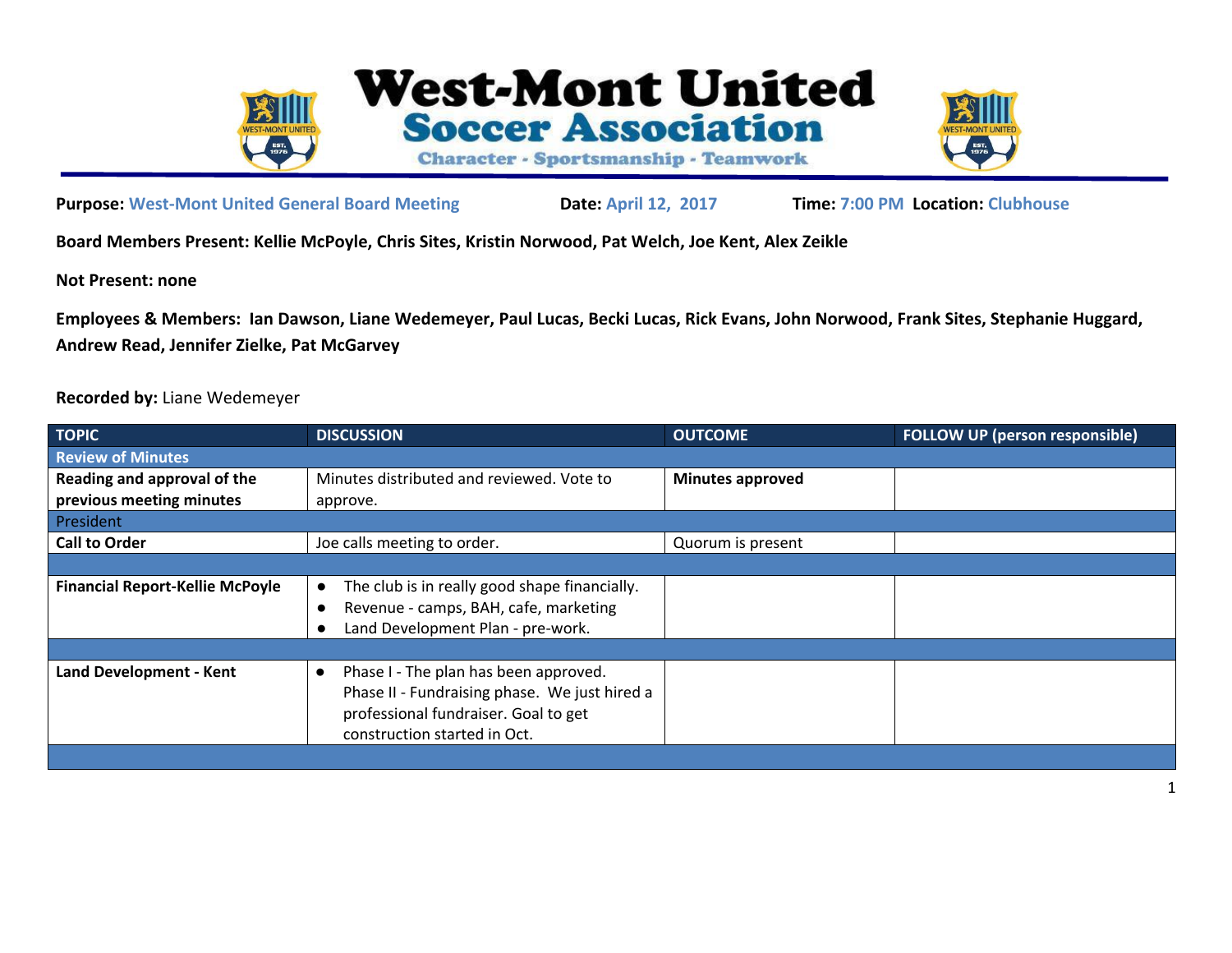| <b>New Business</b>                    |                                                                            |
|----------------------------------------|----------------------------------------------------------------------------|
| <b>Executive Director - Ian Dawson</b> | <b>Uniforms</b>                                                            |
|                                        | We were changing uniforms anyway because it                                |
|                                        | was part of the cycle.                                                     |
|                                        | Adidas. Showed samples<br>$\bullet$                                        |
|                                        | <b>Travel</b>                                                              |
|                                        | Growth in the program, coaching,<br>$\bullet$                              |
|                                        | 8 boys signed Collegiate programs for                                      |
|                                        | first time.                                                                |
|                                        | College Showcase this year: 8-10 teams                                     |
|                                        | HS Showcase the week before BAH                                            |
|                                        | Tryouts - exceeded numbers ~ 900.                                          |
|                                        | Procedures have changed. Streamlining                                      |
|                                        | process.                                                                   |
|                                        | • Vincent - 4 coaches coming here.                                         |
|                                        | Intramurals - 927 players                                                  |
|                                        | Fun Day 6/3<br>$\bullet$                                                   |
|                                        | • Coaches Banquet 6/9 at Clubhouse                                         |
|                                        | Men's Team                                                                 |
|                                        | Lost 2-1 in finals.<br>$\bullet$                                           |
|                                        | <b>West-Ham Camp</b>                                                       |
|                                        | An 02B selected to go to England to<br>$\bullet$                           |
|                                        | play.                                                                      |
| <b>Marketing - Chris Sites</b>         | Call for sponsorship for Golf Outing<br>$\bullet$                          |
|                                        | Stephanie putting together newsletter -<br>$\bullet$                       |
|                                        | coming out after tryouts                                                   |
|                                        | June 3 - IM Wawa hoagie sale. Will do the<br>$\bullet$                     |
| <b>Facilities - Pat Welch</b>          | same for travel in June,<br>Land Development Plan approved by<br>$\bullet$ |
|                                        | township - 2 turf fields, traffic light on Ridge                           |